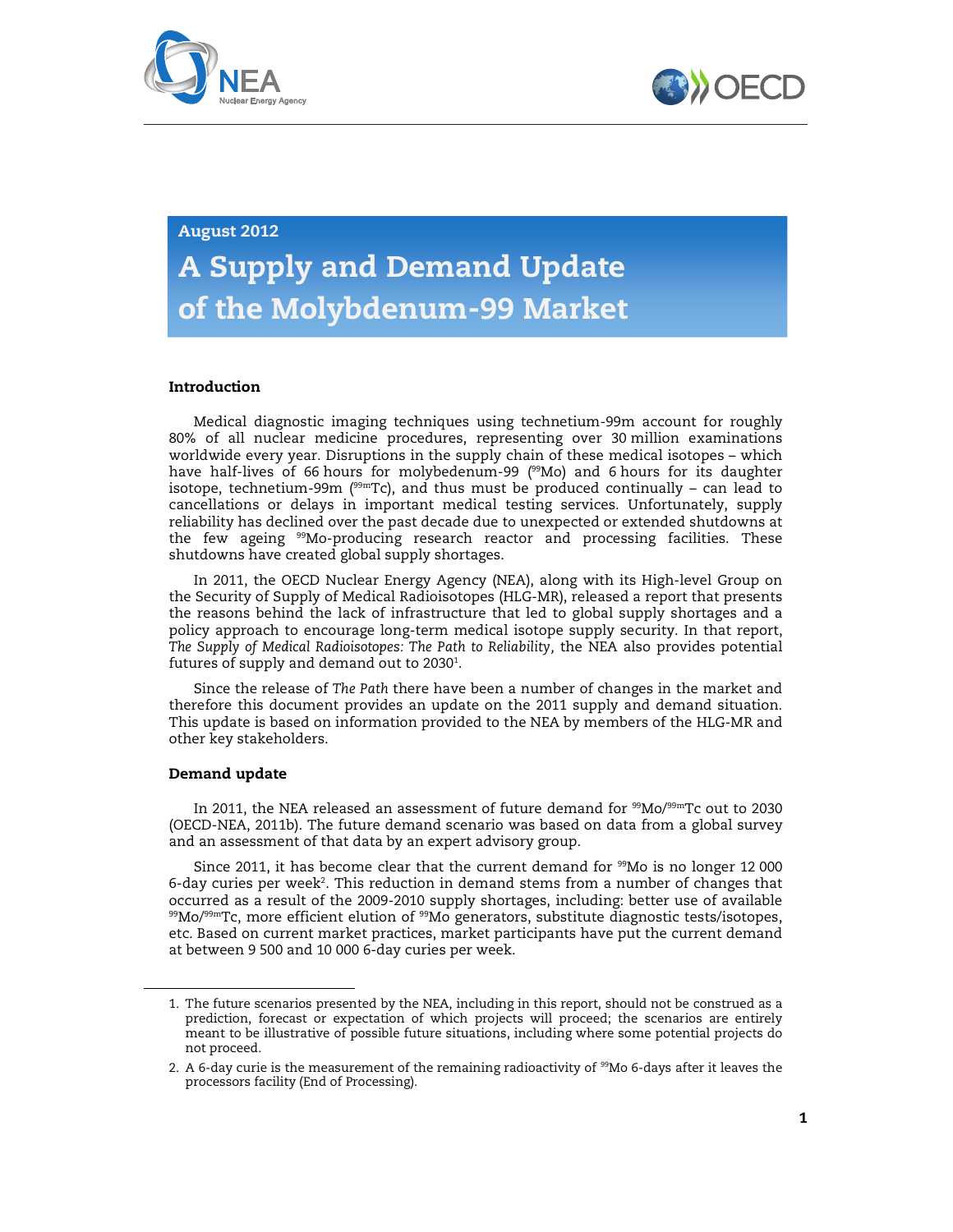The NEA has thus revised its demand scenarios to reflect the updated estimate of current demand as 10 000 6-day  $^{99}$ Mo curies from processors. However, the NEA has maintained the expected demand growth rate out to 2030 presented in the 2011 study $^3\!$ .

An additional change from the future demand scenario presented in *The Path* report is the treatment of the need for outage reserve capacity (ORC) $4$ . This update treats ORC as effectively increasing demand for irradiation and processor capacity, as this capacity is required to be "set-aside" in order to ensure security of supply. As a result, there is a range presented for demand based on the NEA demand study, from a situation where no ORC is demanded up to high ORC requirements $5$ . This results in current demand with high ORC requirements being equal to approximately 13 300 6-day curies per week.

#### Supply update

Since the 2011 *Path* document, the NEA has updated the list of current and new potential <sup>99</sup>Mo irradiation and processing projects. Based on the most recent information available, the update includes: revisions to production start/end dates, additional potential projects and impacts of converting to using low enriched uranium targets for  $99$ Mo production. Appendix 1 provides the full list of current and potential  $99$ Mo-producing irradiators and processors, along with the status of the projects as of June 2012.

#### Potential future scenarios of supply and demand

The potential supply presented below is based on the data presented in Appendix 1, with a caveat for current irradiators and processors. Appendix 1 provides the present available normal capacity for current supplying irradiators and processors, and the project at the Russian Research Institute of Atomic Reactors (RIAR), based on their current targetry (low or highly enriched uranium). The supply scenarios presented in this document use capacity and production numbers assuming that the target conversion plans of the various irradiators and processors proceed as expected. As a result, current irradiators (and the RIAR project) have capacity values as presented in the Appendix until they convert to LEU targets. Once converted, the capacity values used account for an expected reduction in capacity under the low impact and high impact scenarios used in the modelling of the impact of converting from high to low enriched uranium targets and associated processing. Where a shutdown is required for the conversion process, this has been included in the future scenarios. Additional information on the impacts of target conversion is available in the forthcoming NEA report, *The Supply of Medical Radioisotopes: Market Impacts of Converting to Low-Enriched Uranium Targets for Medical Isotope Production.*

<sup>3.</sup> The 2011 demand study was focused on determining the growth rate and thus its findings should not be affected by the change of the starting point from which growth is measured. The starting point (in 2011) should have been revised from 12 000 but data was not available at that time.

<sup>4.</sup> Outage reserve capacity is required to ensure a reliable supply chain by providing back-up irradiation and/or processing capacity that can be called upon in the event of an unexpected shutdown (see OECD-NEA, 2011a for more information).

<sup>5.</sup> The high ORC requirement is based on a derived model that showed that a system with somewhat effective, but not perfectly ideal, co-ordination with a large reactor in the fleet could maintain necessary ORC levels if each reactor kept, on average, 33% of their capacity as ORC when they operate; this translates into an annual "peak" capacity of about 200% of demand. A derived model with more perfect co-ordination and more equal sized reactors had the ability to maintain ORC levels if each producing reactor kept 17% of its capacity as ORC (low ORC requirement, within the demand range presented). More information will be available in a forthcoming guidance document on ORC being developed by the NEA.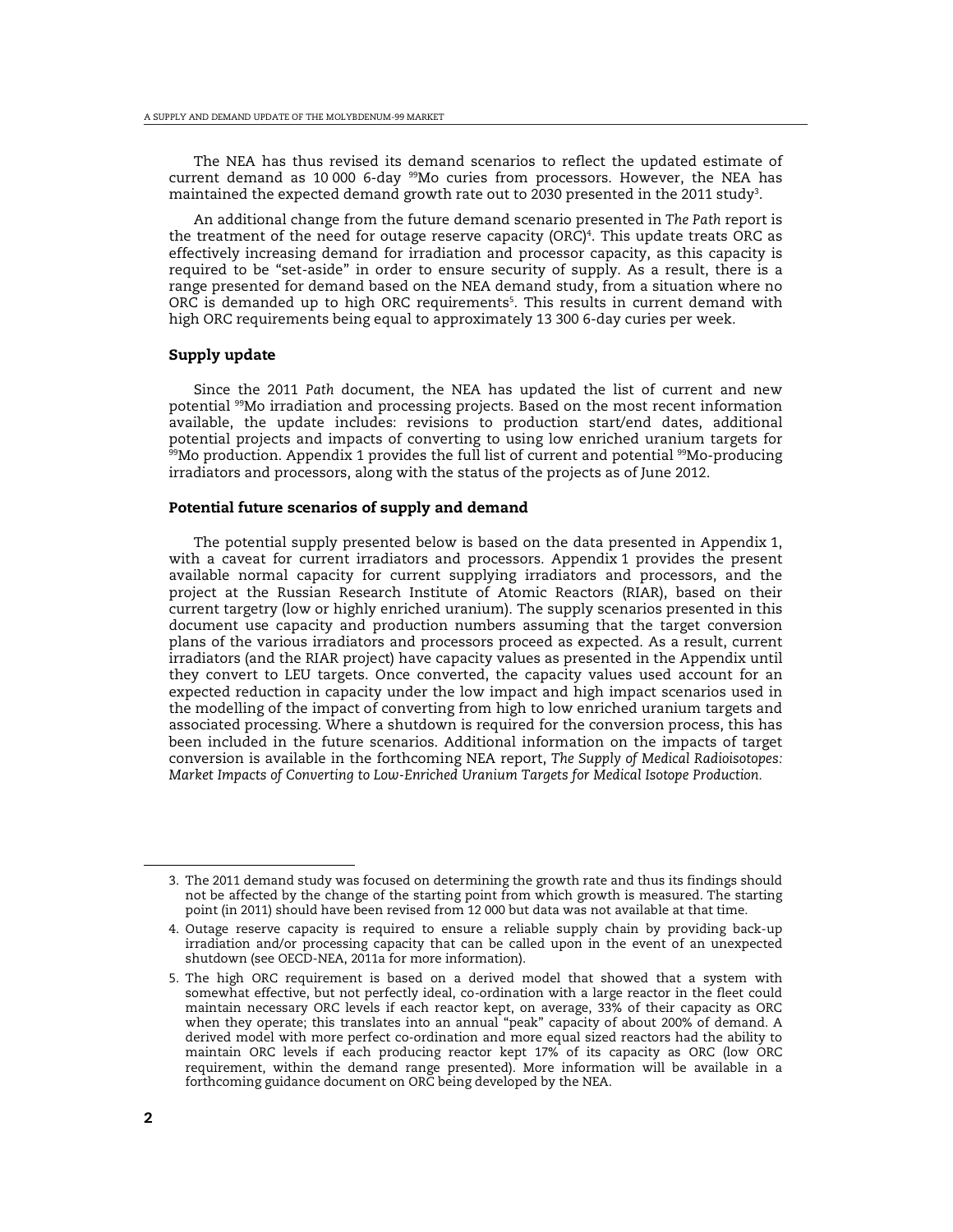## *Irradiation Capacity*

As has been pointed out in previous NEA studies, the current fleet of irradiators is ageing and many are expected to stop irradiating targets for <sup>99</sup>Mo production within the decade. Figure 1 shows the supply and demand future based on the current fleet of irradiators. It is clear that the expected exit of the NRU and OSIRIS reactors from the supply chain in 2016 and 2018 will drastically reduce the available capacity. In addition, the expected conversion to LEU targets in 2015 at most of the existing irradiators will reduce available capacity from the current fleet. Within the ranges presented for supply and demand with the current fleet, shortages could be seen as early as 2016, or by 2019, depending on the actual impact of converting to LEU targets and the demand required.

It should be noted that the timelines for some current irradiators include an assumption that licence extensions will be provided. However, these licence extensions may require some refurbishments in the research reactor and the decision to proceed with those investments may be subject to the economic conditions that prevail in the market at that time. If the decision is to not proceed with the necessary refurbishments, the values in later years would be lower than presented. This highlights a key reason for the need to change the economic situation in the supply chain – to ensure the continued operation of current irradiators.



Figure 1. Current irradiator capacity v. demand potential future

As is clear in Appendix 1, there are many potential irradiator projects at various stages of development. Some of these projects are very well advanced, while others are in the proposal or design phase or are seeking financing or other approvals before actually advancing to construction. Figure 2 presents two future situations for current and potential irradiator projects: an "all-in" situation (which includes all current and potential projects) and an economic-challenges situation (explained below). For both of these scenarios, capacity is presented for high and low impacts from LEU-target conversion.

The all-in situation appears to be very promising for future irradiation capacity, with available capacity being more than 300 percent of demand. However, the situation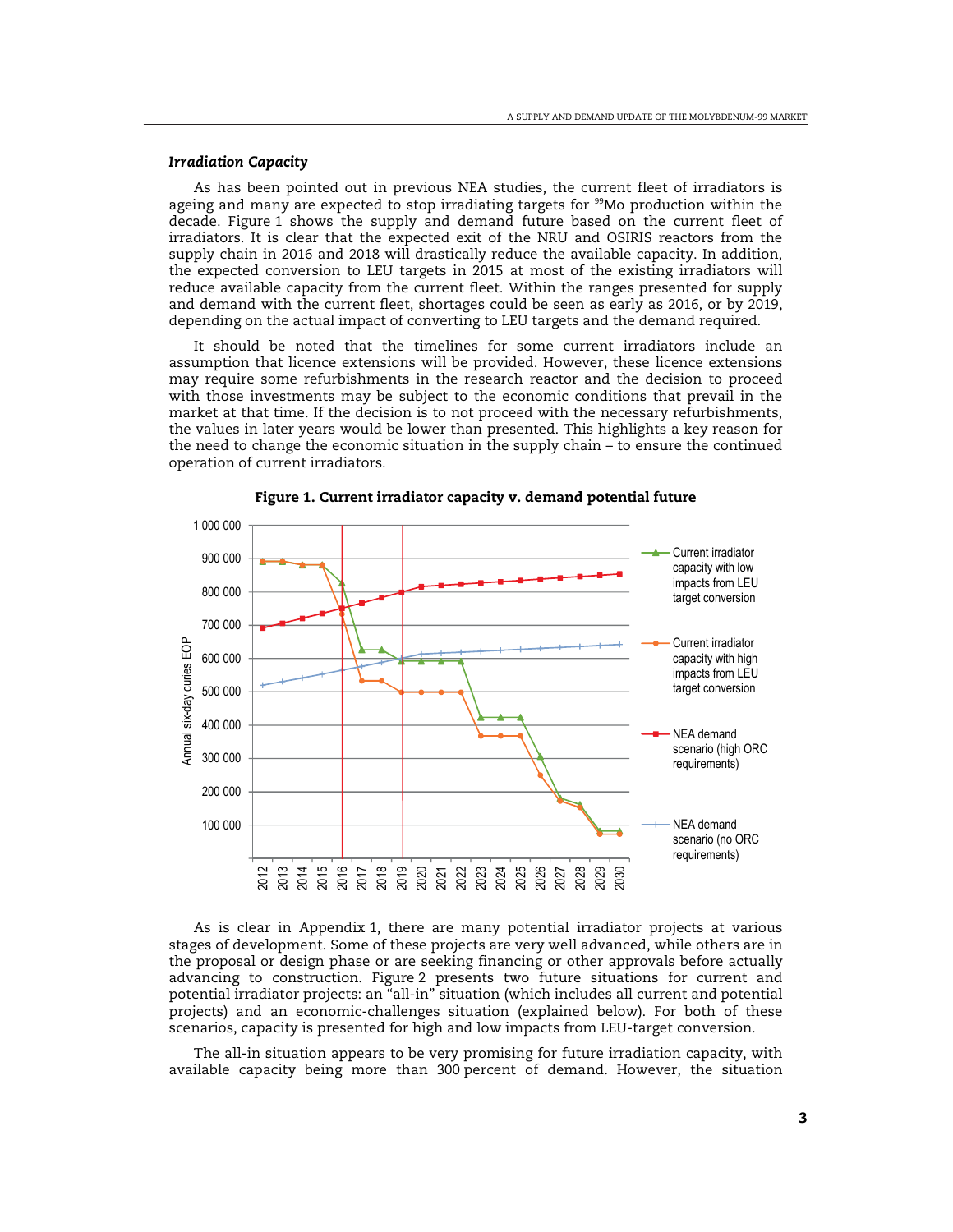includes all potential projects which have been publicly announced without any validation or assessment of the likelihood of these projects actually being successful. As with all infrastructure development *not all of the projects that are planned will proceed*. Many of the projects may not proceed as a result of the current economic situation in the  $99M$ o supply chain, because of technological or regulatory challenges that hinder the development of the project or because of the increased competition that would result if all the projects were to enter the market.



Figure 2. Current and potential new irradiator capacity $^{\circ}$  v. demand potential futures

Recognising this reality, the second situation in the figure (economic challenges) shows only those irradiation projects that can proceed in the absence of commercial funding. This situation is expected if the economic conditions in the <sup>99</sup>Mo supply chain do not improve from the current economically unsustainable situation that is described in previous NEA reports (OECD-NEA, 2011a and OECD-NEA, 2010).

It should be noted that, based on input from market participants $^7$ , the NEA understands that the uneconomic situation described in the NEA *Economic Study of the Molybenum-99 Supply Chain* continues today. While some irradiators are moving to fullcost recovery (as indicated to be necessary for long-term supply security; for the full HLG-MR policy approach see OECD-NEA, 2011a), it appears that others are not. It has been

<sup>6.</sup> The total irradiators low and high impact scenarios represent the all-in situation, where all the potential projects proceed. It is clear that not all of the projects that are planned will proceed. The economic-challenges scenario recognises this reality, imposing an economic restriction on planned projects.

<sup>7.</sup> The information included in this paragraph has not been independently verified by the NEA or another third party and therefore should be taken as anecdotal only. The NEA is currently undertaking a review of the progress of the supply chain towards implementation of the HLG-MR policy approach; results of that review are expected to be released in early 2013.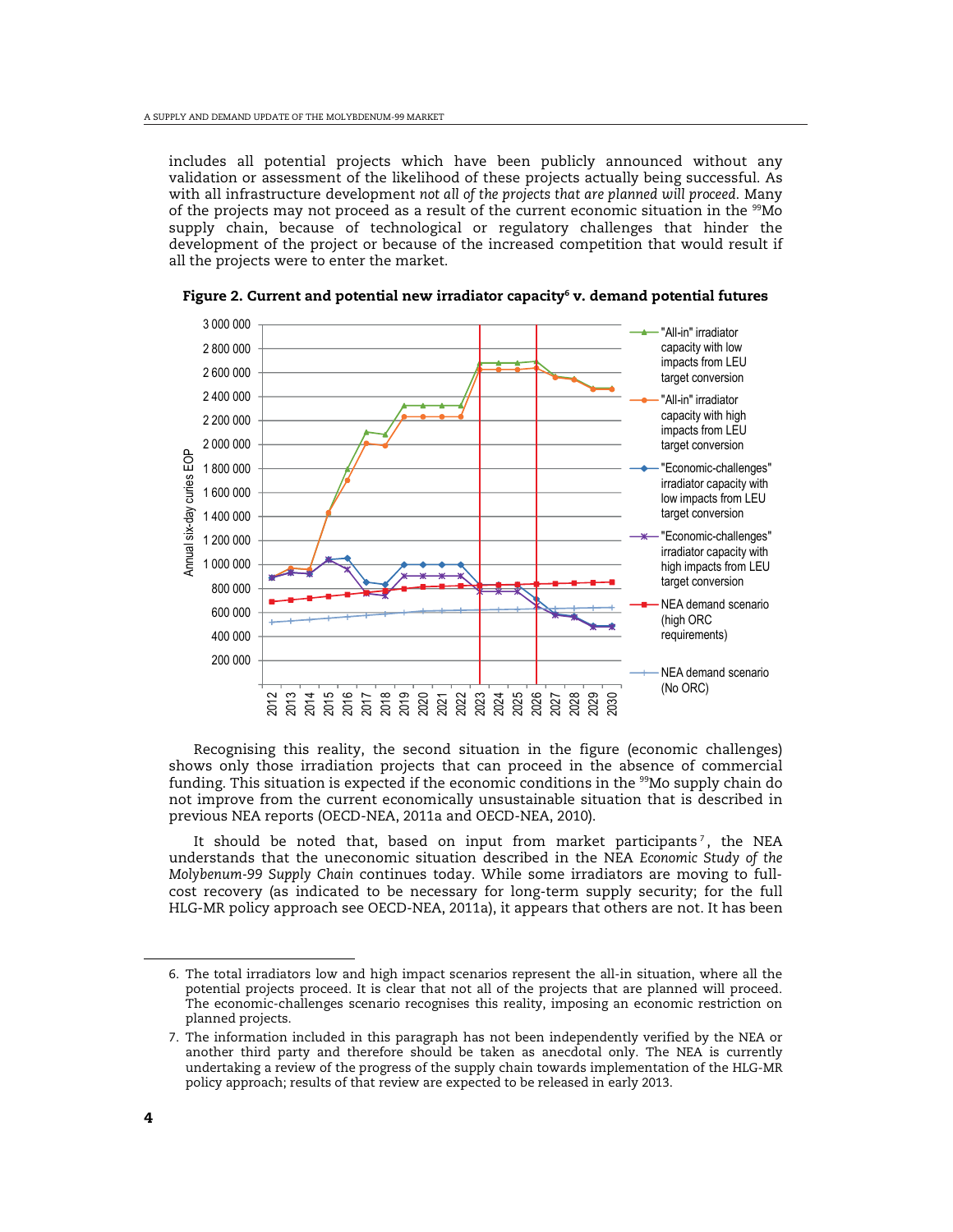indicated to the NEA that prices for bulk <sup>99</sup>Mo in some cases have apparently declined to unsustainable levels since the shortage period. This past year there have already been two potential project cancellations that indicated that supply chain economics and the related business case were not sufficient to proceed at this time: the GE-Hitachi project and the Dedicated Isotope Production Reactor (DIPR) in South Africa.

Under the economic-challenges situation only the following irradiation sources are included: current reactors<sup>s</sup>; FRM-II; INR; RIAR; KOREA; CARR; BMR; and RA-10. All the other potential projects identified in Appendix 1 are assumed to not proceed under the economic-challenges situation.<sup>9</sup>

The two scenarios presented in Figure 2 represent possible extremes in the future supply of <sup>99</sup>Mo. The "all-in" may be optimistic and the "economic-challenges" pessimistic. However, they are provided to illustrate the range of possible outcomes and, again, emphasise that the market does need to change to a sustainable economic structure to ensure supply reliability for the long term. Figure 2 shows that if the economic situation in the supply chain does not improve, the global supply chain will be facing long-term shortages of irradiation capacity as early as 2023, and definitely by 2026, depending on the actual demand within the possible range. This reiterates the concern of previous reports that the very positive outlook of the "all-in" situation hides a possible reality of long-term shortages as a result of the underlying unsustainable economic model of the supply chain.

#### *Processor production*

 $\overline{a}$ 

While irradiation capacity is essential for  $99$ Mo production, the future supply and demand scenarios for processor production are more indicative of potential supply, as they recognise the necessary coupling of irradiation and processing infrastructure; where one is available without the other, the potential capacity cannot be used. This was the case in the 2009-2010 shortages, when processing capacity in Canada could not be used as the NRU reactor in Canada was shut down, and at the same time available irradiator capacity in Europe could not be completely used as there was not sufficient processing capacity to offset the production losses in Canada.

While processing *capacity* seems to be sufficient out to 2030 under all situations, processing *production* is not sufficient under some of the situations modelled. Two principal reasons for this insufficiency are the lack of sufficient irradiator capacity under certain situations and regional limitations of processors in relation to the location of new irradiation capacity.

In Figure 3, the supply of bulk  $99$ Mo from current processors is shown to be insufficient from 2017 onwards. This long-term shortfall is a result of insufficient irradiator and related processing capacity from the current fleet. This situation assumes that new irradiator capacity comes on line, but current processing capacity is insufficient to be able to use the increased irradiator capacity when location requirements are taken into account.

Even under a hypothetical situation of no LEU-target conversion (not shown here), long-term shortfalls could occur from 2017 onwards. This point demonstrates the fact that the major concern related to long-term  $99Mo/99mTc$  supply security is not principally

<sup>8.</sup> While all current reactors continue operation under this scenario, it is possible that some may have to stop production at some point in the future if the economic situation does not improve as they receive no or limited government funding. This possibility is not modelled in the scenarios.

<sup>9.</sup> The NEA also modelled a technology-challenges scenario, where new technologies and new projects face a higher risk and thus some do not proceed. Under this scenario, supply was greater than demand over the entire time period.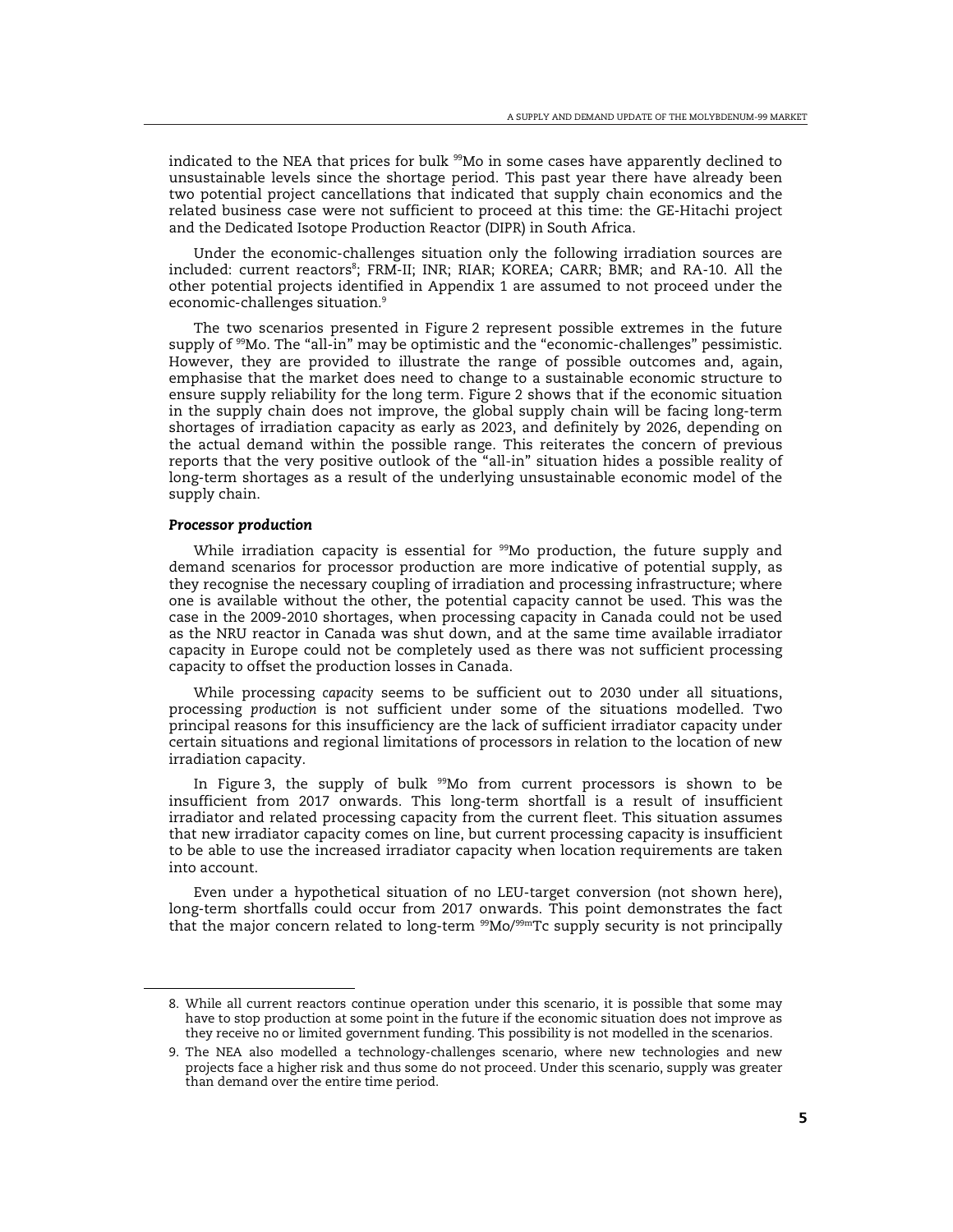related to LEU-target conversion but rather is related to the underlying economic problems in the supply chain that hinder new infrastructure investment.



Figure 3. Current processor production v. demand potential future

Figure 4 presents two future situations for current and potential processing projects: an "all-in" situation (which includes all current and potential projects) and an economicchallenges situation. For both of these scenarios, production is presented accounting for high and low expected impacts from LEU-target conversion.

The all-in situation for potential processor production, as with irradiation capacity, appears to be very promising for long-term supply security, with absolute potential production (from all new irradiators and all new related processing facilities) approximately 250 percent of demand. However, the situation includes all potential projects which have been publicly announced without any validation or assessment of the likelihood of these projects actually being successful. As noted earlier, not all of the planned projects are actually expected to proceed given economic, technological and/or regulatory challenges. As a result, the all-in situation presents an overly optimistic scenario that likely will not be realised.

The second situation presented in Figure 4 is the economic-challenges situation $^{\rm 10}.$ This situation shows only those projects that can proceed in the absence of commercial funding, both irradiation (discussed in the previous section) and processing projects $^{\rm 11}.$ 

<sup>10.</sup> The NEA also modelled a technology-challenges scenario, where new technologies and new projects face a higher risk and thus some do not proceed. Under this scenario, supply was greater than demand over the entire time period, with two tight periods around 2014 and 2017.

<sup>11.</sup> Again, the economic-challenges situation for processors assumes that all current processors continue operation; however, it is possible that some may have to stop production at some point in the future if the economic situation does not improve as they rely on commercial funding. This possibility is not modelled.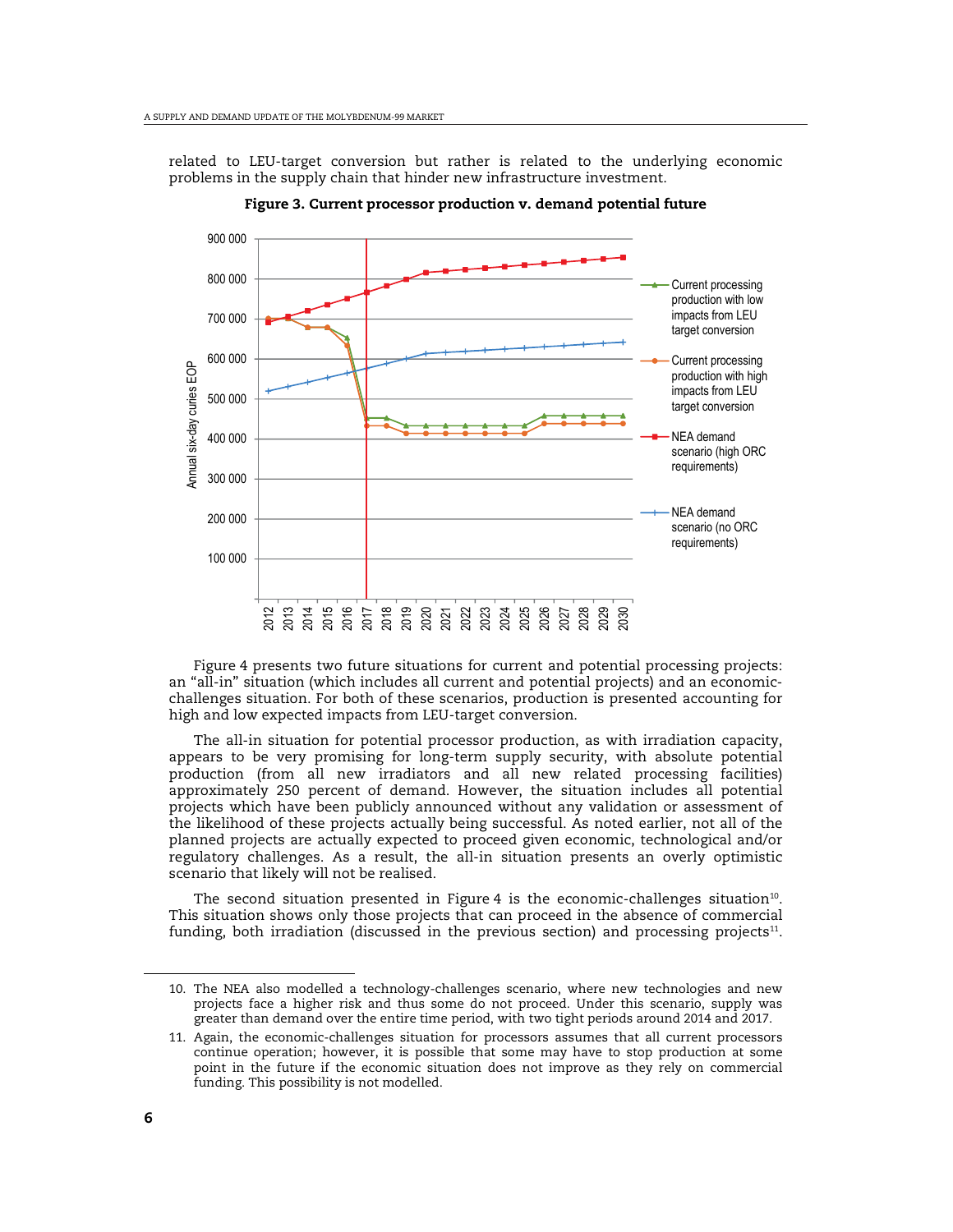This situation shows the potentially available supply of bulk <sup>99</sup>Mo if the economic conditions in the supply chain do not improve from the current economically unsustainable situation that is described in previous NEA reports (OECD-NEA, 2011a and OECD-NEA, 2010). Recognising the economic situation that reportedly exists today, this economic-challenges situation appears to be a serious possible future outcome.



Figure 4. Current and potential new processing production<sup>12</sup> v. demand potential futures

As above, the two scenarios presented in Figure 4 represent possible extremes in the future supply of <sup>99</sup>Mo. The "all-in" may be optimistic and the "economic-challenges" pessimistic. However, they are provided to illustrate the range of possible outcomes and, again, emphasise that supply does need the market to change to a sustainable economic structure to ensure supply reliability for the long term. Figure 4 shows that if the economic situation does not improve, the global supply chain could be facing long-term supply shortages by 2026. Shortages could arrive earlier (2017) under demand with a high outage reserve capacity requirement. This reiterates the concern of previous reports that the very positive outlook of the "all-in" situation hides a possible reality of long-term shortages if potential projects do not proceed because of economic barriers.

It must be noted that under an economic-challenges situation where future LEU-target conversion does not occur, there is still a potential shortage expected in 2017 but the supply of bulk <sup>99</sup>Mo then increases above the high ORC demand curve until 2026. Under this situation, definite long-term shortages occur in 2027, when the no-conversion scenario drops below the no ORC demand curve.

<sup>12.</sup> The total processing low and high impact scenarios represent the *all-in situation*, where all the potential projects proceed. It is clear that not all of the projects that are planned will proceed. The economic-challenges scenario recognises this reality, imposing an economic restriction on planned projects.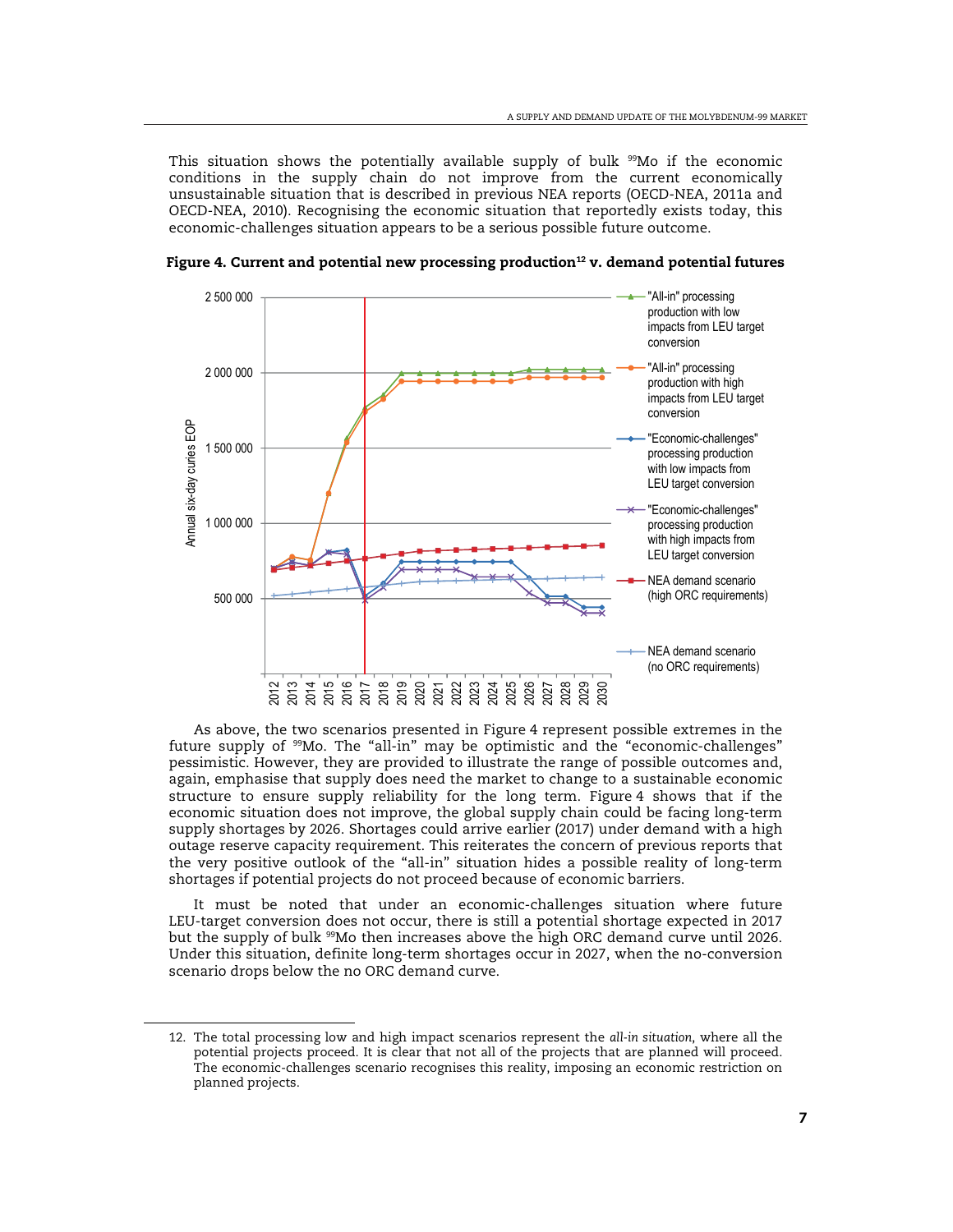#### Conclusion

This presentation of supply and demand future scenarios for the  $99$ Mo market revises previous NEA future scenarios based on new data and target conversion commitments from the supply chain. The update, unfortunately, does not present a more optimistic future scenario than previous presentations – the concern around the uneconomic situation of the supply chain continues to dominate the potential for new projects. This results in the potential for long-term shortages within the decade. However, there are a number of potential projects that are in various stages of development. If the economics were to change and some of these projects proceed, the long-term supply of <sup>99</sup>Mo/<sup>99m</sup>Tc should be reliable. This points to the need to implement the HLG-MR policy approach (OECD-NEA, 2011a). The supply chain cannot become complacent now that current supply is sufficient to meet demand, as this situation could very quickly change – leading to consistent long-term shortages of <sup>99m</sup>Tc and reducing the availability of important nuclear medicine diagnostic examinations for patients around the world.

# References/further reading

Available at [www.oecd-nea.org/med-radio:](http://www.oecd-nea.org/med-radio) 

- OECD-NEA (forthcoming), The Supply of Medical Radioisotopes: Market Impacts of Converting to Low-Enriched Uranium Targets for Medical Isotope Production, OECD, Paris.
- OECD-NEA (2011a), *The Supply of Medical Radioisotopes: the Path to Reliability*, OECD, Paris. ISBN 978-92-64-99164-4.
- OECD-NEA (2011b), The Supply of Medical Radioisotopes: An Assessment of Long-term Global Demand for Technetium-99m, OECD, Paris.
- OECD-NEA (2010), *The Supply of Medical Radioisotopes: An Economic Study of the Molybenum-99 Supply Chain*, OECD, Paris. ISBN 978-92-64-99149-1.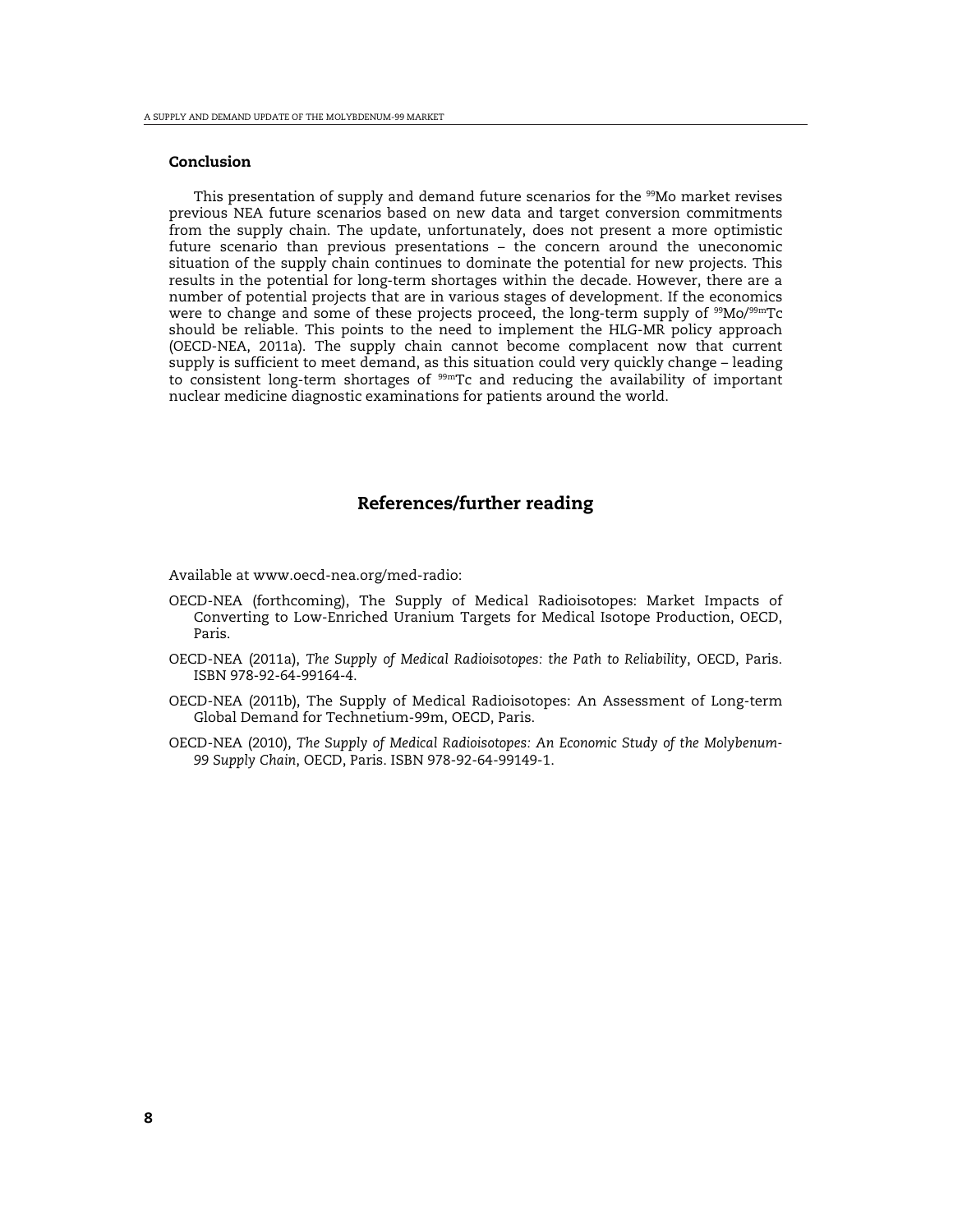# Appendix 1

#### Table 1. Current irradiators

| Reactor       | Targets               | Normal<br>operating days | Normal available capacity<br>per week (6-day Ci) <sup>1</sup> | Potential annual<br>production (6-day $Ci)^2$ | <b>Estimated stop</b><br>production date |
|---------------|-----------------------|--------------------------|---------------------------------------------------------------|-----------------------------------------------|------------------------------------------|
| <b>BR-2</b>   | <b>HEU</b>            | 140                      | 7 800                                                         | 156 000                                       | 2026                                     |
| <b>HFR</b>    | <b>HEU</b>            | 280                      | 4680                                                          | 187 200                                       | 2022                                     |
| <b>LVR-15</b> | <b>HEU</b>            | 200                      | 2800                                                          | 80 000                                        | 2028                                     |
| <b>MARIA</b>  | <b>HEU</b>            | 165                      | 1920                                                          | 42 500                                        | 2030                                     |
| <b>NRU</b>    | <b>HEU</b>            | 300                      | 4 6 8 0                                                       | 200 600                                       | 2016                                     |
| <b>OPAL</b>   | LEU                   | 290                      | 1 0 0 0                                                       | 41 450                                        | >2030                                    |
| OSIRIS        | <b>HEU</b>            | 200                      | 1 200                                                         | 34 300                                        | 2018                                     |
| <b>RA-3</b>   | LEU                   | 336                      | 400                                                           | 19 200                                        | 2027                                     |
| SAFARI-1      | HEU <sup>3</sup> /LEU | 305                      | 3 0 0 0                                                       | 130 700                                       | 2025                                     |

1. What is possible under normal operations, without major changes to the reactor or sacrifices to other irradiation missions.

2. Based on operating days and normal available capacity – not necessarily what is actually produced currently, rounded.

3. NTP HEU targets are enriched to approximately 45%, compared to the industry standard of 90-93%.

#### Table 2. Current processors

| <b>Processor</b> | Targets               | Capacity per week<br>$(6-d Ci)$ | Available annual<br>capacity (6-d Ci) <sup>1</sup> | Expected date of<br>conversion to LEU targets |
|------------------|-----------------------|---------------------------------|----------------------------------------------------|-----------------------------------------------|
| AECL/NORDION     | <b>HEU</b>            | 7 200                           | 374 400                                            | Not expected <sup>2</sup>                     |
| ANSTO HEALTH     | LEU                   | 1 0 0 0                         | 52 000                                             | Started as LEU                                |
| <b>CNEA</b>      | LEU                   | 900                             | 46 800                                             | Converted                                     |
| <b>COVIDIEN</b>  | <b>HEU</b>            | 3 500                           | 182 000                                            | 2015                                          |
| <b>IRE</b>       | <b>HEU</b>            | 2 500                           | 130 000                                            | 2015                                          |
| <b>NTP</b>       | HEU <sup>3</sup> /LEU | 3 0 0 0                         | 156 000                                            | 20134                                         |

1. Actual production is often less, as processing capacity is technically available 52 weeks while irradiated targets are not delivered 52 weeks of the year for all processors. When determining processor production, irradiator limitations are taken into account where they exist. This may have the effect of some processing capacity not being fully used if there is not sufficient irradiator capacity to supply the processor with irradiated product.

2. The government of Canada has announced that it will not produce <sup>99</sup>Mo at the NRU reactor after 2016, therefore they do not expect to convert to using LEU targets for the production of <sup>99</sup>Mo.

3. NTP HEU targets are enriched to approximately 45%, compared to the industry standard of 90-93%.

4. NTP can already produce LEU-based <sup>99</sup>Mo but does not expect 100% production from LEU targets until 2013, as their customers required time to obtain the necessary health regulatory approvals.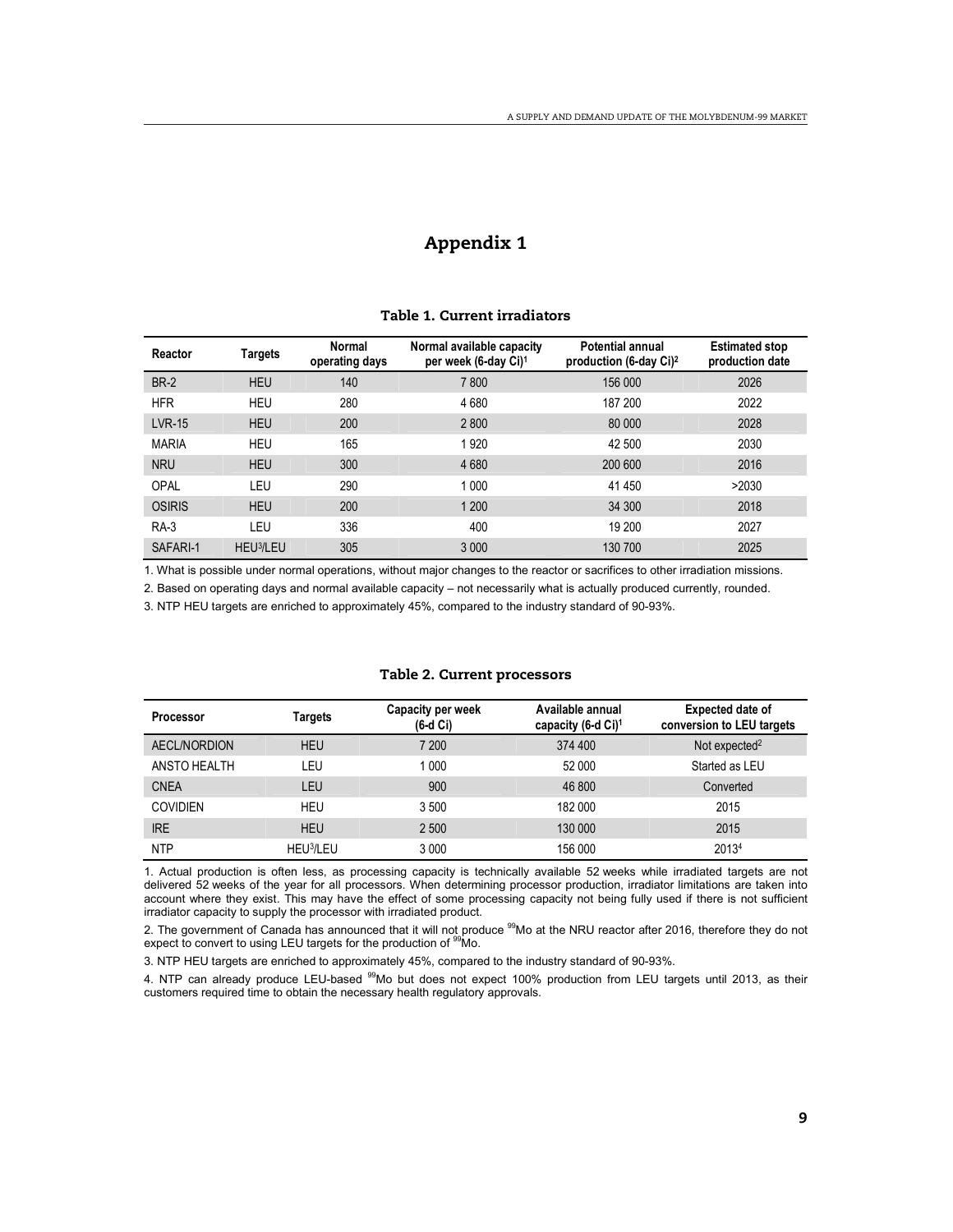| <b>Irradiation source</b>                   | Targets/technology <sup>1</sup>                    | operating days<br>Expected | per week (6-d Ci) <sup>2</sup><br>available capacity<br>Expected normal | production (6-day Ci) <sup>3</sup><br>Potential annual | year of production <sup>4</sup><br>Estimated first ful | Project status (19 June 2012)                                                                                           |
|---------------------------------------------|----------------------------------------------------|----------------------------|-------------------------------------------------------------------------|--------------------------------------------------------|--------------------------------------------------------|-------------------------------------------------------------------------------------------------------------------------|
| NORTHSTAR <sup>5</sup> MURR (United States) | in CRR<br>Non-fissile                              | 336                        | 750/3 000                                                               | 36 000/144 000                                         | 2013/2016                                              | Phase 1 Nearing completion/<br>Phase 2 Seeking financing                                                                |
| RIAR <sup>6</sup> (Russian Federation)      | <b>CRR</b><br>HEU in                               | 365                        | 800/2000                                                                | 41700/104300                                           | 2013/2015                                              | Phase 2 Under development<br>Phase 1 Nearing completion/                                                                |
| B&W MIPS (United States)                    | LEU solution in AHR                                | 336                        | 4 400                                                                   | 211 200                                                | 2015                                                   | Preliminary design and applications underway                                                                            |
| CHINA ADVANCED RR                           | LEU in CRR                                         | 180                        | 1000                                                                    | 25700                                                  | 2015                                                   | Under construction                                                                                                      |
| INR, Pitesti (Romania)                      | LEU in CRR                                         | 250                        | 900                                                                     | 31200                                                  | 2015                                                   | Proposal                                                                                                                |
| NORTHSTAR <sup>5</sup> (United States)      | Non-fissile from LINAC                             | 336                        | 3000                                                                    | 144000                                                 | 2015                                                   | Construction not yet started                                                                                            |
| FRM-II (Germany)                            | <b>GRR</b><br>LEU in                               | 240                        | 1950                                                                    | 65950                                                  | 2016                                                   | Infrastructure installed, pending<br>LEU target design                                                                  |
| MORGRIDGE/SHINE (United States)             | LEU solution with<br><b>SAHR</b><br><b>DTA</b> and | 336                        | 3000                                                                    | 144000                                                 | 2016                                                   | Preliminary design and applications underway                                                                            |
| OPAL <sup>7</sup> (Australia)               | <b>CRR</b><br>LEU in                               | 290                        | 3400                                                                    | 140850                                                 | 2016                                                   | Available, pending processing capacity                                                                                  |
| AMIC (United States)                        | LEU solution with HA-HWS                           | 336                        | 3000                                                                    | 144 000                                                | 2017                                                   | Seeking financing                                                                                                       |
| Coqui (United States)                       | <b>CRR</b><br>LEU in                               | 365                        | 7000                                                                    | 365000                                                 | 2017                                                   | Seeking financing                                                                                                       |
| Brazil MR                                   | LEU in CRR                                         | 290                        | 1000                                                                    | 41450                                                  | 2018                                                   | Preliminary design                                                                                                      |
| <b>KOREA</b>                                | LEU in CRR                                         | 300                        | 1000                                                                    | 42850                                                  | 2018                                                   | Preliminary design                                                                                                      |
| JULES HOROWITZ RR (France)                  | CRR<br>LEU in                                      | 220                        | 2400                                                                    | 75450                                                  | 2019                                                   | Under construction                                                                                                      |
| RA-10 (Argentina)                           | <b>CRR</b><br>LEU in                               | 336                        | 2000                                                                    | 96000                                                  | 2019                                                   | Preliminary design                                                                                                      |
| PALLAS (Netherlands)                        | LEU in CRR                                         | 300                        | 7300                                                                    | 312000                                                 | 2023                                                   | Design phase, additional funding required                                                                               |
| MYRRHA (Belgium)                            | ADS<br>LEU in                                      | 238                        | 6 250                                                                   | 212 150                                                | 2023                                                   | Design phase, additional funding required                                                                               |
| SAFARI-II (South Africa)                    | <b>CRR</b><br>LEU in                               | 305                        | 3000                                                                    | 130 700                                                | 2026                                                   | Feasibility study underway                                                                                              |
| . CRR = Conventional Research Reactor;      |                                                    |                            |                                                                         |                                                        |                                                        | AHR = Aqueous Homogeneous Reactor: LINAC = Linear Accelerators: DTA = Deuterium-Tritium Accelerator: SAHR = Subcritical |

Table 3. Potential irradiators 10 Table 3. Potential irradiators 1. CRR = Conventional Research Reactor; AHR = Aqueous Homogeneous Reactor; LINAC = Linear Accelerators; DTA = Deuterium-Tritium Accelerator; SAHR = Subcritical Aqueous Homogeneous Reactor, HA-HWS = Hybrid Accelerator - Heavy Water System; ADS = Accelerator Driven System Research Reactor. Aqueous Homogeneous Reactor; HA-HWS = Hybrid Accelerator – Heavy Water System; ADS = Accelerator Driven System Research Reactor.

2. What is possible under normal operations, without major changes to the reactor or sacrifices to other irradiation missions. 2. What is possible under normal operations, without major changes to the reactor or sacrifices to other irradiation missions.

3. Based on expected operating days and normal available capacity presented, rounded. 3. Based on expected operating days and normal available capacity presented, rounded.

4. Assumed full-scale production starts one year after commissioning unless available information indicates differently, estimated by project proponents. 4. Assumed full-scale production starts one year after commissioning unless available information indicates differently, estimated by project proponents.

5. Produces low-specific activity <sup>99</sup>Mo that requires use of Northstar's generator to produce <sup>99m</sup>Tc. 5. Produces low-specific activity <sup>99</sup>Mo that requires use of Northstar's generator to produce <sup>99m</sup>Tc.

6. The project includes three reactors, two of which will be used to irradiate for continuous 99Mo production, with the third being a back-up. 6. The project includes three reactors, two of which will be used to irradiate for continuous <sup>99</sup>Mo production, with the third being a back-up. 7. New production as a result of new processing capacity, "replaces" OPAL current capacity. 7. New production as a result of new processing capacity, "replaces" OPAL current capacity.